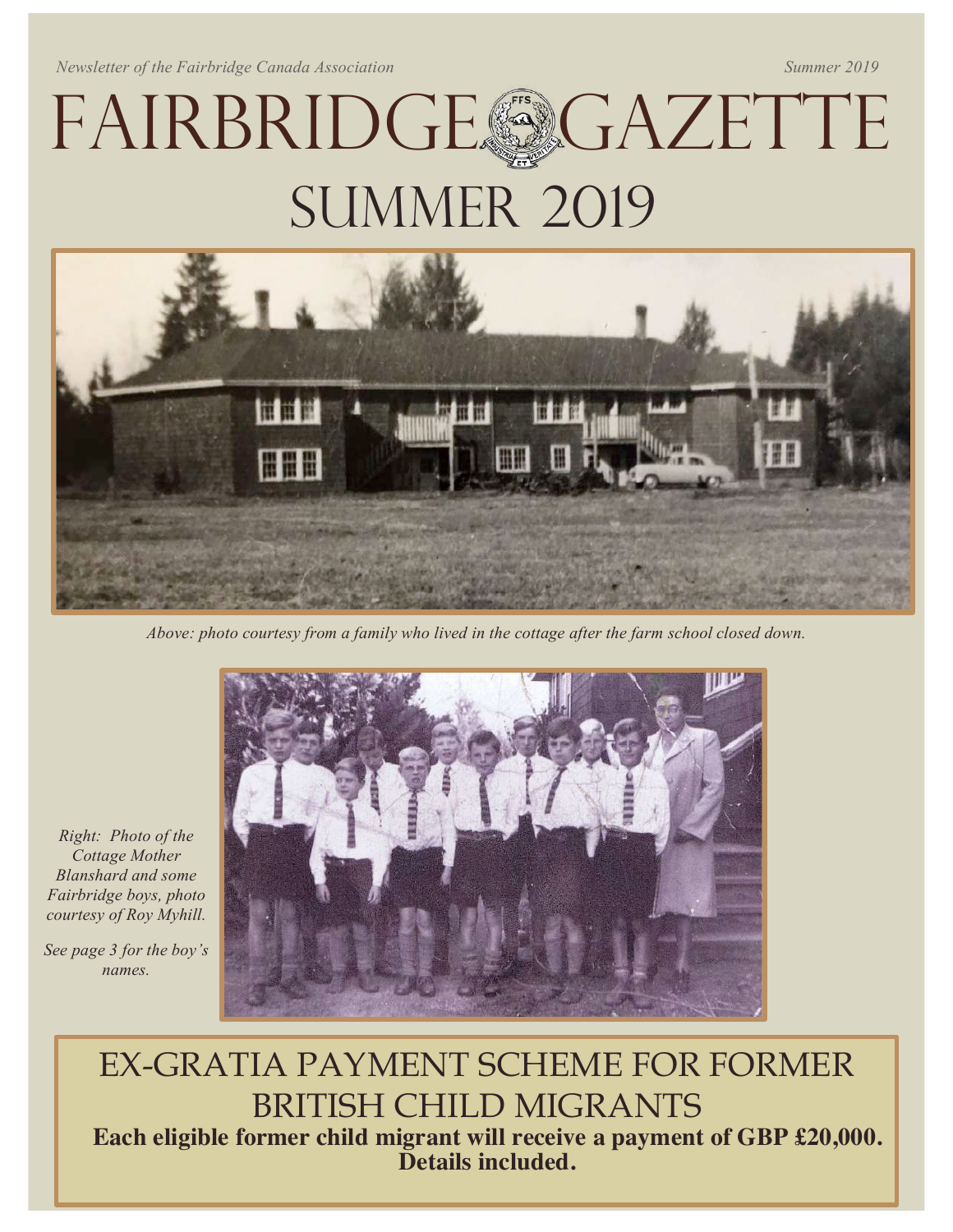

## *Glen Dobson: President's Message*

Hello. I hope you are all enjoying the warmer weather. I have two primary things to share with you this July.

First, I have been informed by the FABS Board that we have 7 applicants for bursaries. I am pleased to inform you that all of the applicants are Fairbridge offspring. We will inform you of the success of the applicants in the next gazette.

Secondly, at the gathering last September, we said that due to dwindling numbers, the board will not be organizing any more formal gatherings. We do encourage all members to continue to get together in Cowichan if you are able to. Although it is the intent of the board to continue to gather each year and inform the membership of these dates, the majority of the current board is unable to make it to Cowichan this September. We hope you will still get together. We are still here as a group and encourage all of you to connect on Facebook, the website, email, and the good old-fashioned telephone!

## EX-GRATIA PAYMENT SCHEME FOR FORMER BRITISH CHILD MIGRANTS Each eligible former child migrant will receive a payment of GBP £20,000. *FIRST: register with the Child Migrants Trust.*

*Ensure that the Child Migrants Trust has your up to date contact information.*

*Have you ever been in touch with the Child Migrants Trust? Have you received a letter from the Child Migrants Trust recently about this payment? If not, the first thing to do - is register – go to the Child Migrants Trust's website and at the bottom line on this web page: https://www.childmigrantstrust.com/ - it says click HERE – and it opens up a page where you can give your information - in the bottom box - OTHER - include your address - for Fairbridgians sent to BC – put that you were sent to the Prince of Wales Fairbridge Farm School on Vancouver Island (or if you were sent by another sending agency – include which one) and the date - that you want to apply for the UK Payment Scheme Application Forms. They should respond pretty quickly - saying they will mail out the forms. Or you can write to the CMT at one of the following addresses:* CMT - Australia

|--|

CMT - Australia

*There may be some former Fairbridgians who have not heard about this payment. Please share this information to ensure all eligible former Fairbridgians have a chance to apply.* 

| See page 5 information on the<br><b>Fairbridge Farm School Bursary</b>                           | Family Restoration Fund is still available.<br>Contact the Child Migrants Trust for information.<br>https://www.childmigrantstrust.com/news/2017/7/8/family-restoration-fund-extended                   |
|--------------------------------------------------------------------------------------------------|---------------------------------------------------------------------------------------------------------------------------------------------------------------------------------------------------------|
| FCA Fees of \$30.00 per year<br><b>REMINDER:</b> memberships are due<br>in January of each year. | <b>Fairbridge Canada Association Board 2019</b><br>President: Glen Dobson: kingdobber@me.com<br>Vice President: Dan Dobson: danieldobson@telus.net<br>Past President: Roddy Mackay: roddymc@comcast.net |
| Contact FCA Treasurer Tony Carty<br>Email: tony@invicta.ca Ph: 604-762-2192                      | Treasurer: Tony Cartey: tony@invicta.ca<br>Secretary: Christina Dobson: Christina@sustainmentalhealth.com                                                                                               |
| 20900 45A Avenue, Langley BC V3A 3G5<br>or email Pat Skidmore for a form:                        | Gazette Editor: Pat Skidmore: patskidmore@shaw.ca<br>International Liaison Officer: Christine McIver: kitt1062@googlemail.com                                                                           |
| patskidmore@shaw.ca                                                                              | Director: Roy Myhill: royhill2016@outlook.com                                                                                                                                                           |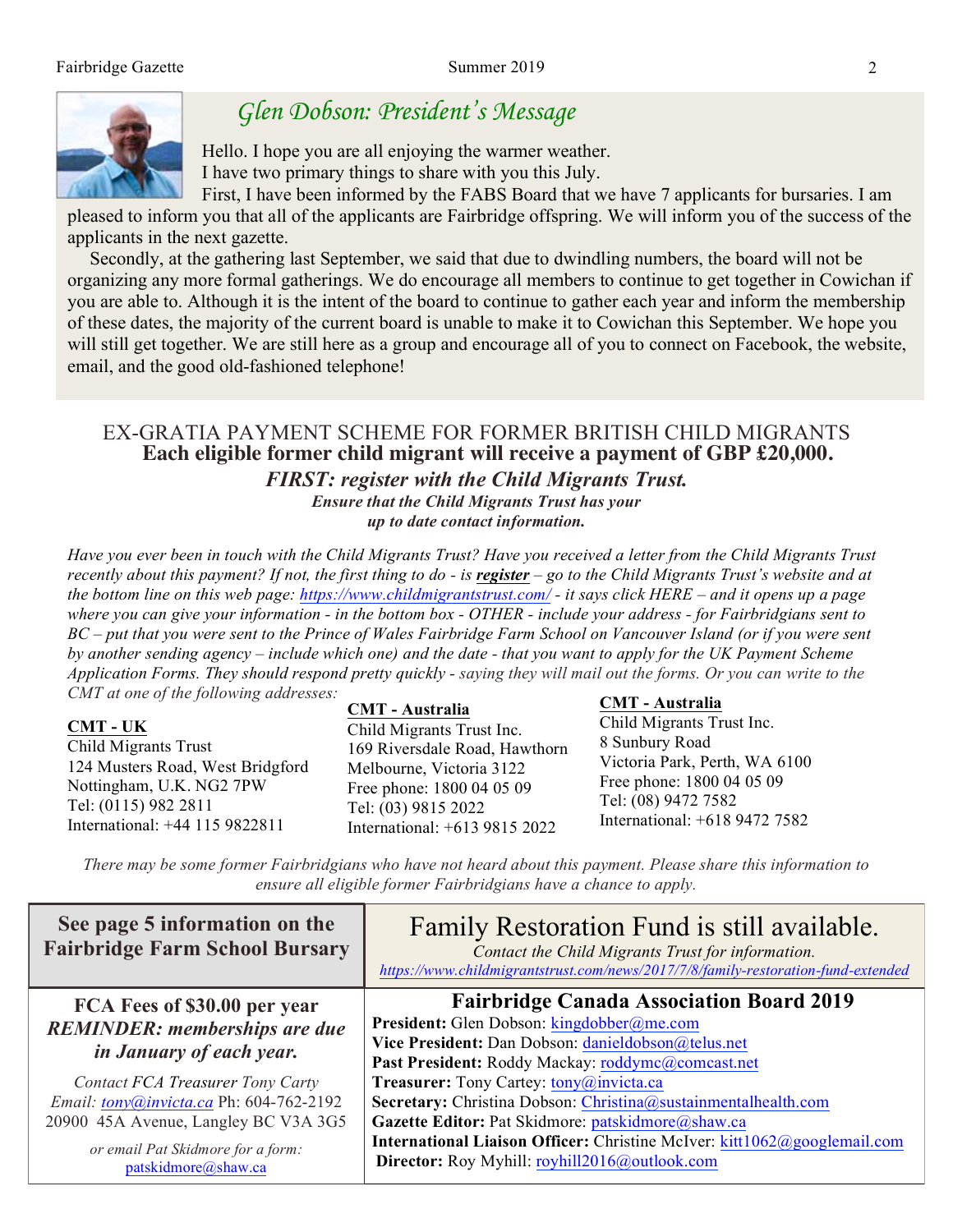## *Two Fairbridgians Meet*

Two former Fairbridgians met in an unlikely place this week. The children of Evelyn Donnelly (now Toms) and Rudolph (Rudy) Smith, have been acquaintances for a few years. Meeting at volunteering opportunities in the small town of Goderich, Ontario, and having police backgrounds found them socializing in the same circles. It wasn't until Pat Skidmore connected the two, that they learned of their rare common bond.

This week, Evelyn Donnelly Toms and Rudy Smith enjoyed coffee and cake together discussing their years at Fairbridge. Rudy left Fairbridge in 1945 just as Evelyn was arriving from England. Although they had never actually met, Rudy had apparently knocked on Evelyn's door several years ago when he discovered she lived only a few kilometres away from him in Burlington, Ontario. She wasn't home at the time, and he never attempted contacting her again.

Not until now, when Evelyn's and Rudy's children arranged a get together in the home of Rudy's son, Rudy Jr., in Goderich, Ontario.

Rudy's sunny, positive outlook was obvious as he spoke fondly of his time at Fairbridge. Evelyn's memories didn't quite match his, but they enjoyed talking about their experiences. Both families have spent numerous hours researching family trees and taking advantage of assistance from The Child Migrants Trust to reconnect with family in England. In 2015, Evelyn and her daughter Kathryn travelled back to South Shields, England to see Evelyn's birthplace, connect with family and see graves. Rudy has been back to England a few times, but not for three decades. He is planning to visit his hometown of Brighton,

England with his son this spring to attend a family reunion of his mother's relatives.

You never know where you will find an old Fairbridgian, it is often in the unlikeliest places.



*Above: Rudy Smith and Evelyn Donnelly (Toms) Left – Rudy holding a picture of the* 

*group he travelled with to the Prince of Wales Fairbridge Farm School in 1940.*

## Other news…



*This photo was posted on Facebook and a couple of Fairbridgians found themselves. Can anyone name the rest? Evelyn Donnelly is in the back row far right. Andrew Hewitt is in the middle row, second from the left.*

*Below left: Evelyn Donnelly (Toms) daughter, Katherine Adams met up with Andrew Hewitt and his son.*



*Above right: Austin and Pam on their wedding day.* CONGRATULATIONS

…goes out to Pam (aka Olive/Pam Morrison) and Austin



Brown, they celebrated their 70th Anniversary. Pam came over with the very first party in September 1935, with her sister Mary Jane Morrison (aka Jeannie)

*I met up with Barry Whiting – Barry arrived at the Fairbridge Farm School in May of 1947. I have contact information for Barry if anyone would like to get in touch with him. Barry is quite the artist… here is a blue heron he drew. (Pat Skidmore)*





*Names from the photo on the front cover.*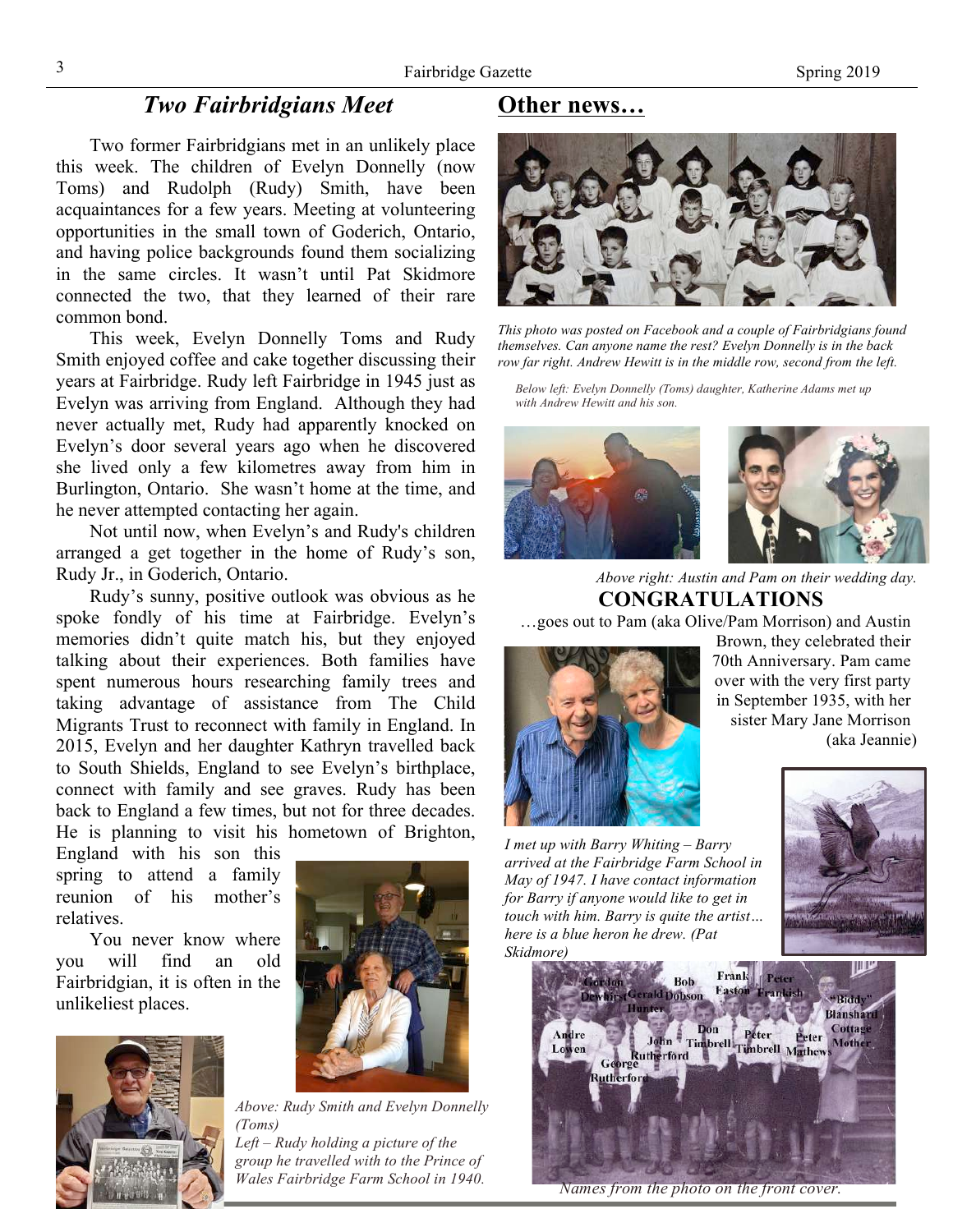## Fairbridge Gazette **Summer 2019** 4 *The Butter Church in Cowichan*



*A Fairbridgian sitting in the window of the Butter Church aka the Old Stone Church circa 1940.*

Who recalls the Butter (Stone) Church in Cowichan? Some of the girls told me that they walked to the Butter Church from the Fairbridge Farm School and picked blackberries on the way. I thought I would share that when the Butter Church was abandoned, the stained glass windows were re-installed in St. Paul's Church, Fulford Harbour, on Salt Spring Island

On May 10, 1880, a congregation of Kanakas, Indians and European settlers attended the consecration of St. Paul's Catholic Church. Land for the church was donated by Horace Shepherd, a settler whose two sons, Bill and George married Kanaka women. The windows, door, altar and lumber were brought from the stone Church at Cowichan Bay by natives in three canoes lashed together.

Ted Akerman used a "stoneboat" and oxen to transport the load from Burgoyne Bay to Fulford where it stands today.





*Above The Butter Church: with windows and doors removed – left – St. Paul's Church, Fulford Harbour on Salt Spring Island. Below – the Butter Church today and the bell on St. Paul's Church*







## Fairbridge Files housed at the BC Archives

The Prince's Trust has lifted the 100-year restriction on the Fairbridge Farm School files housed at the University of Liverpool. BUT not at the BC Archives.

However, the BC Archives has lifted the restrictions a little. If a Fairbridgian has been gone for 20 years or more, the family can request to view their file. You will need proof of your identity and proof that the Fairbridgian is deceased, such as a copy of the death certificate.

A family member can view their Fairbridgian's file if they have written permission. It is my suggestion, that wherever possible, write a letter of permission now and get your Fairbridge person to sign it – for future use. For instance, my mother passed away 2 years ago. I had a letter of permission from her to view her Fairbridge files, so I could access them last month. Without that letter I would have to wait another 18 years.

You can take in a camera and take photographs of the papers.

You can also request to have the papers photocopied by the BC Archive's staff. The cost is minimal, but there is no guarantee that they can copy them right away.

You can also give permission to a third party to view the file. For instance, I recently was given permission to view and copy a Fairbridgian's file. I then emailed them the images. The Fairbridgian lives in Ontario and was not able to get to Victoria. This is useful if you cannot get to Victoria to do view the file yourself.

Staff at the BC Archives will also copy and send your file once permission is granted and the correct documentation is in place.

It takes a week or two for permission to come through, so don't arrive at the BC Archives expecting to see things straight away.

> *To get permission in place, email: privacy@royalbcmuseum.bc.ca*

> > *Pat Skidmore patskidmore@shaw.ca*

In recognition of the British Child Migrants/ Canada's Home Children on September  $28<sup>th</sup>$ , 2019, special lighting will be displayed at a number of locations across Canada. Some confirmed locations: Niagara Falls, Kingston City Hall, Edmonton's High Level Bridge, Calgary's Reconciliation Bridge, and on September 25, at BC Place, Vancouver - The Northern Lights Display.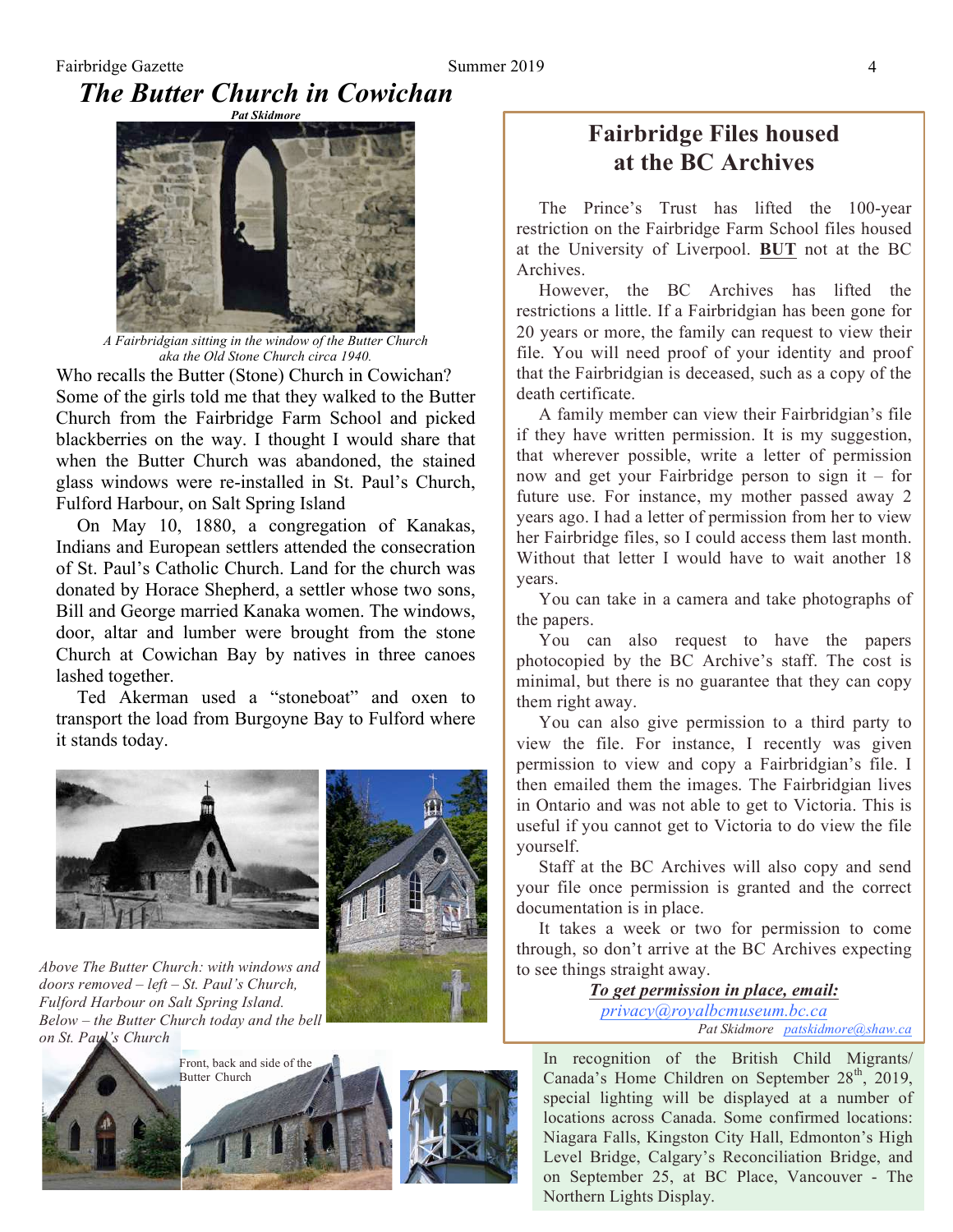### *Chapel News Summer 2019*

Ron Smith, Secretary/Treasurer

Being away during the winter months I was unable to get a report to everyone for the spring edition of the Gazette so there are a number of topics to cover.

To begin with there was a very successful Fairbridge Carols event on December  $15<sup>th</sup>$ , 2018. Dr. Harwood Reimer once again organized the afternoon, featuring the Freedom Gospel Choir, the New Life Church band as well as the Fairbridge Children's Choir. In addition, our chapel society President, Erik Henriksen got the furnace stoked so the entire chapel was nice and warm during the concert.

On December  $10^{th}$  there was a very bad windstorm in the Cowichan Valley and throughout the Gulf Islands. With many downed trees both along Koksilah Road as well as some properties within the Fairbridge community power was out for almost five days and only coming on just before the afternoon event. Thankfully the very large trees behind the chapel were removed two years ago, so there was no damage to the heritage site.

I would also want to thank Lori Lachance (Lori's Landscaping) for cleaning up the site after the storm as well as continuing to cut the lawn for us. This spring Colleen MacGregor also spent a number of hours getting the front gardens in fine shape.

There is more work needed with the other gardens this summer, however we are once again in a drought on southern Vancouver Island and thus are unable to use the irrigation system at the chapel, so the lawns are turning brown. Fortunately, we had two good downpours at the beginning of July.

#### Weddings

Three weddings were booked for this year with the first on taking place on April  $6<sup>th</sup>$  while the other two will be held in August and September.

#### Annual General Meeting

The Fairbridge Chapel Heritage Society held its Annual General Meeting  $(AGM)$  on June  $15<sup>th</sup>$  and the minutes will be posted on our web site—fairbridgecanada.ca —shortly.

All members of the board agreed to serve another year. In addition, there was a long list of projects presented that the society wish to accomplish this year. The largest one will be to have a concrete sidewalk poured to both the chapel and schoolhouse. In addition, we will be considering having another sidewalk to the other rear double door to accommodate a handicapped entrance.

The next big project will be to improve the washrooms, including getting the third washroom, that has been closed since the 1970's, operating. There are a number of other things needing our attention such as getting the wasps sprayed, opening all windows (some had been accidently painted over), cleaning the carpets and re-arranging the supplies stored in the basement.

There was a request from the Cowichan Valley School's

Heritage Society to allow them to have a small gold school-bell shaped sign either put on the school house (near the door) or on a stand-alone post. As some of you will know this building was occupied by the herdsman and his family when the Prince of Wales Fairbridge Farm School was operating and before that, the farm manager.



The one-room schoolhouse was originally called the Cowichan Public School and built for \$475 in 1885. It is considered the oldest framed building north of the Malahat on Vancouver Island. Mr. E.J. Campbell was the first teacher and earned all of \$60 for his years' work. By 1896 the school closed and a larger school opened at Cowichan Station accommodating around fifty children.

The Board agreed to allow the School's Heritage Society to install the bell plaque and this could take place sometime in the fall. In addition, the same society will be speaking with the Cowichan Valley Regional District (CVRD) to have another bell plaque put on a post to designate the location of the much larger Prince of Wales Fairbridge Farm School's Day School. The site of this former school is now parkland owned by the CVRD.

Unfortunately, I have had to turn off the bell at the chapel. For some reason, likely due to the inappropriate oiling of the mechanism, a couple of years ago, the strike often does not properly occur or is out of sync with the hour. Thus, sometimes the midnight (12 strikes) occurs hours later and not appreciated by the residents especially if it occurs around 4am!!

*Chapel News con't bottom page 6.*

2019 Fairbridge Alumni Bursary Society Board Patricia Skidmore: patskidmore@shaw.ca Christina Dobson: christina@sustainablehealth.com Tony Cartey: tony@invicta.ca Melody Dobson: melody d@telus.net Dan Dobson: Roberta Baril: baril@ualberta.ca *FABS is once again accepting bursary applications from the offspring of*  Former Fairbridgians, *who were sent to the Prince of Wales Fairbridge Farm School. Seven applications from grandchildren of former Fairbridgians were received for consideration for the 2019 FABS Bursaries. Students will be notified in July or early August. Three Fairbridge Farm School Bursaries were given out to students at the Cowichan High School in Duncan.* 

## *FABS: Fairbridge Farm School Bursary*

Donations to the Fairbridge Farm School Bursary can be sent to:

- 1) FABS Treasurer: Tony Cartey: tony@invicta.ca, 20900 45A Avenue, Langley BC V3A 3G5 604-762-2192
- 2) Or from the *Fairbridge Bursary Page* on the Vancouver Foundation Website: www.vancouverfoundation.ca/fairbridge
- 3) Or by contacting Claire Vivier, Manager, Donor Services, Suite 200 475 West Georgia Street, Vancouver, BC Canada V6B 4M9. D. 604-530-5026, C. 604-5050-8556. Website: http://www.vancouverfoundation.ca *For more information, contact one of the FABS Directors.*